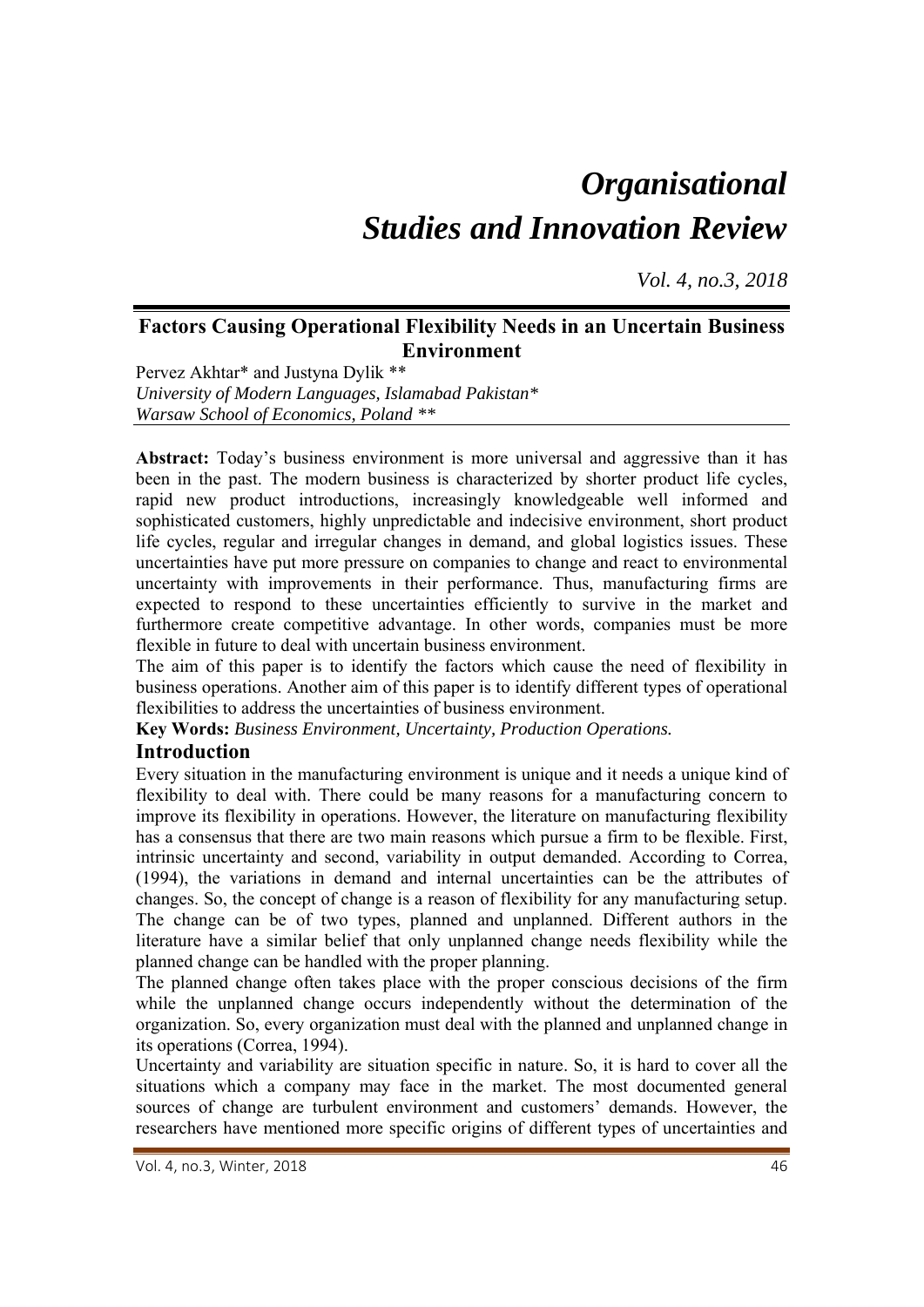sources of change. Qureshi, (2011) who discussed the "anatomy of changes". Focus of his research was on the nature of change, for example, resource changes which include changes in process, labor, and supplier. A bit different point of view was presented by Palaniswami (1994) who presented five factors of change, manufacturing processes, product, human resource, planning & control and relations with the supplier. Correa (1994), also presented seven different factors of change which are called "stimuli". There is no standardization or agreement which exist between the authors on the use of terms to communicate the situations which an organization can face in business environment. Every author has used terms of their own choice to present their point of view. There is an obvious difference between the approaches that are being focused on, First, the nature of change. Second, the origin of change.

## **Literature Review**

## *Uncertainty as Main Factor*

Organizations require certainty and clarity in their environment to operate rationally but, the manufacturing organizations face many ambiguities and uncertainties in their environment (Slack, 1989). In case of uncertainty, the only thing which enables a company to survive and compete is flexibility in their operations within their system and outside environment (De Toni and Tonchia, 1998). Uncertainty itself is a complex subject and has been discussed in the literature with the help of different approaches. According to Swamidass and Newell (1987), controversy still exists on the measurement of uncertainty as if it is the adequacy of perceived or objective approaches. The objective measures of uncertainty are indexes for the uncertainty which are totally based on the attributes of the environment. The uncertainty can be estimated with the help of previous knowledge and cognitive processes which are called the value of environmental attributes.

The environmental uncertainty has been the topic of discussion for many researchers in the past some of the researchers argued that uncertainty is the main reason for a company to seek flexibility (Gerwin, 1987; Slack, 1989). However, it is difficult to measure the relationship between flexibility and uncertainty because firms have the option to use buffers in the form of time and stock which makes the relationship of uncertainty and flexibility very complicated.

#### *Variability as Main Factor*

Variability is the flexibility of offering a variety of products and carrying out different manufacturing processes (De Toni and Tonchia, 1998). Just like uncertainty, variability is another reason for manufacturing companies to seek flexibility. Gustavsson (1984) defined a twofold relationship between productivity and flexibility. According to him, the products can be changed due to internal factors like technology, fashion or components rationalization. The external factors which may determine the flexibility includes competition, fluctuations of market share, and seasonal fluctuations. Upton (1994) claimed that the external factors of variability could be cyclic aggregate demand for products, opportunities to gain more market share, a frequent demand for customization and broadening the product line. Viswanadham and Raghavan (1997) argued that these are the internal resources of a company which creates variability like human resources, machine resources, absenteeism, machine failure, rush orders, transport breakdowns, and other routine issues.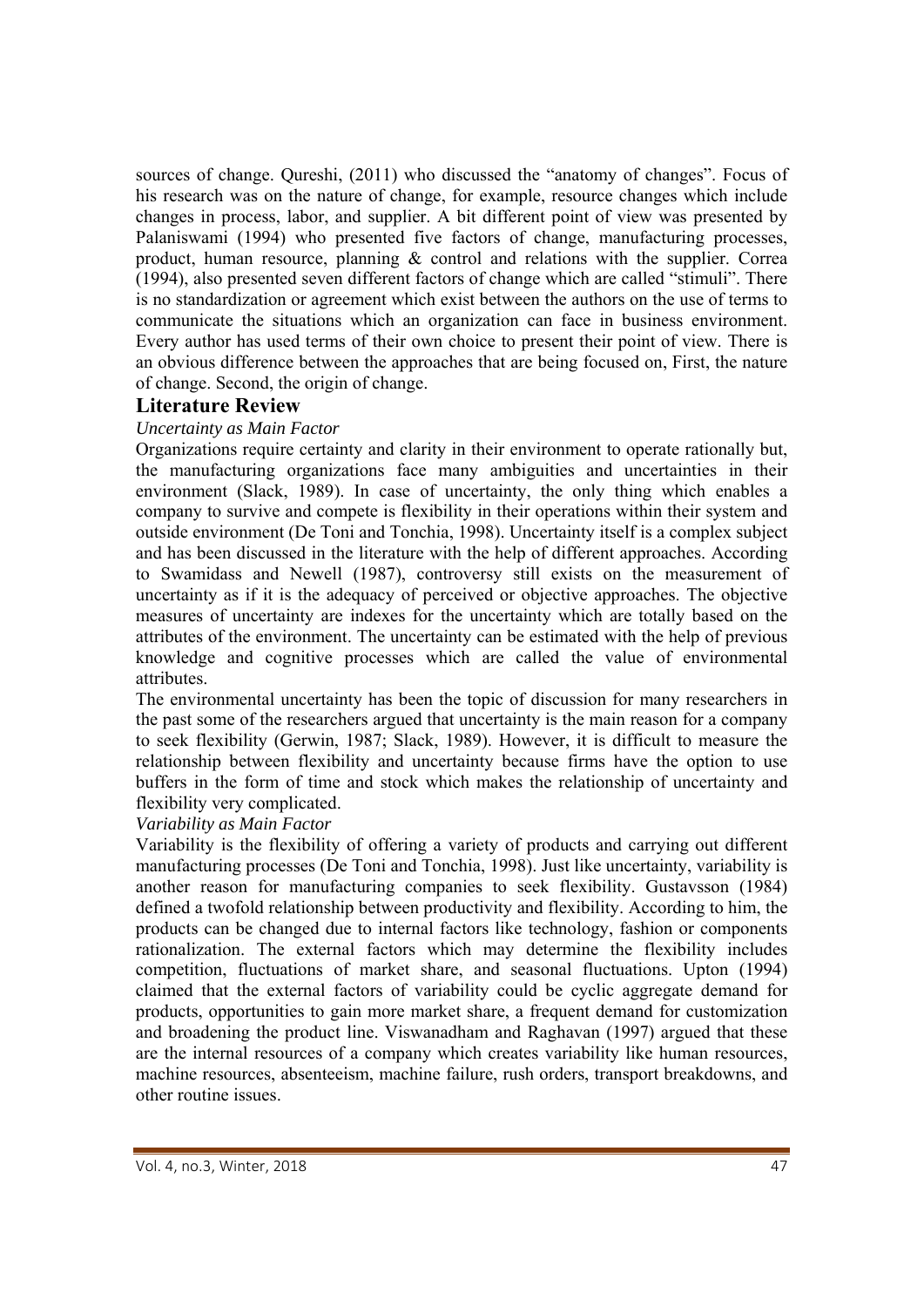Cui et al. (2005) divide the causes of variations in demand into two categories, company led changes and consumer-led changes. According to them, the company led changes include, the marketing strategy, delivery methods, and supply chain structure. While the consumer-led changes can be of short-term nature or long-term nature. The short-term changes include weather, environment, and buying habits of the consumers. The longterm changes include seasonality, changes in economy and changes in the market make up.

# **Flexibility in Operations**

The flexibility of a system is its capacity to adopt a wide range of variables in changing environments. A flexible system must be adept of varying to deal with a changing environment. An early definition of operational flexibility goes back to Ropohl (1967) "it is an ability of the system and its elements that are linked and coordinated to each other to perform various production tasks in an uncertain environment". According to Kickert (1985), flexibility is a combination of meta-control forces which can be controlled and used to increase the speed, variety and amount of response in an uncertain environment.

JaiKumar (1986) emphasized that flexibility in manufacturing is always guarded within a domain. Every domain should be defined in terms of process, procedures, and products. The production managers, manufacturing engineers, and software programmers should understand this domain clearly and fully. The domain should be planned and managed properly, and it should be extended with the learning in the future.

According to Garrett (1986), there are very important limitations on the concept of flexibility that should be defined. These are the costs of response, speed, required investment and interruptions in the existing system in an uncertain environment.

In the presence of environmental uncertainties, the firms should have flexible manufacturing setups to cope up with the internal changes and external forces that may cause a change (Garret 1986). The equipment breakdowns, queuing delays, rework, rejects and variable task times are different types of internal disturbances. The external forces which may cause or demand a change in operations of an organization are changes in the level of demand, product mix, product price, availability of resources. It may also arise from the actions of competitors, new regulations, technological innovations, and changing consumer preferences. These internal or external forces may be current or potential and their effects may not be forecasted.

Manufacturing flexibility is important for any firm to compete well with its competitors. The manufacturing flexibility should be a part of the company's strategies. The word strategies here mean the plans and policies which a company may use to gain a competitive advantage. The later writers like Preacher and Hayes (2008) consider flexibility as a vital dimension for a competitive strategy along with cost, quality, dependability, and price. Moreover, the priorities set by the managers to these dimensions decide the position of their business relative to their competitors. According to Lim (1987) manufacturing flexibility as part of the strategy requires a great attention of the managerial staff and it can no longer be relaxed, as in the past. Preacher Hayes (2008) goes even further by saying that the flexibility in manufacturing as a weapon of competitive advantage and strategic asset has been overlooked in the past by management. The concept of manufacturing strategy in the words of Hayes (2008) is a sequence of decisions that enable an organization to achieve the desired manufacturing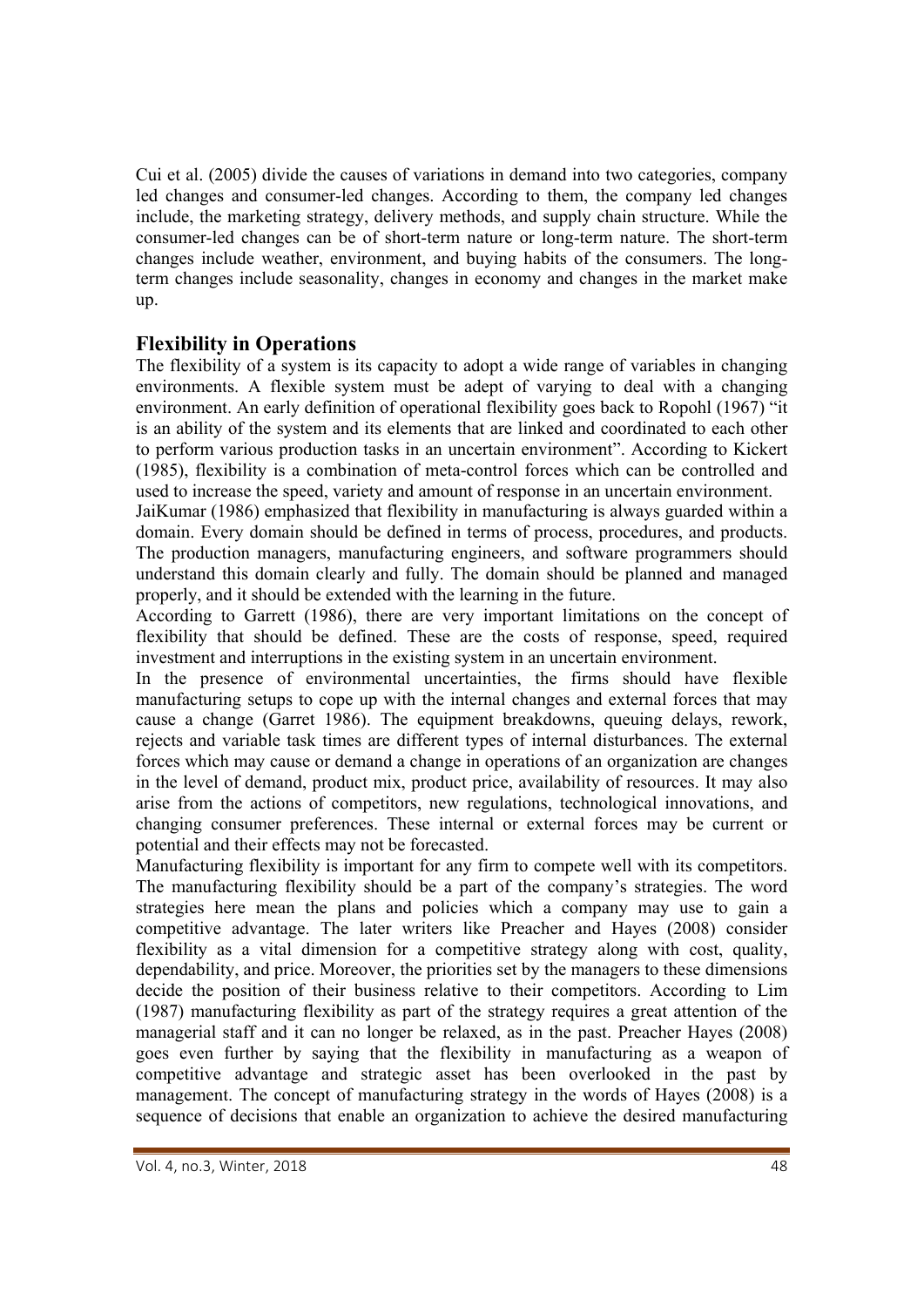setup. That could be desired manufacturing system (capacity, technology, vertical integration, and facilities), infrastructure (production, planning, material control, organization, workforce, and quality) and capabilities (that enables an organization to pursue its chosen strategy to gain the competitive advantage)

Operational flexibility must be a permanent preoccupation and not just an improvisation (Maier 1996) it is much more than buying a simply flexible manufacturing system. According to Ranta and Alabian (1989), the flexibility cannot be purchased but it should be planned, implemented and managed properly.

The management of manufacturing flexibility can be questioned at any level by the managers "what is the optimal level of various types of flexibilities"? The answer to this question is simple the management should identify and be able to measure the different types of flexibilities that a manufacturing system must have to gain the competitive advantage over its competitors (Ranta and Alabian 1989).

*The Manufacturing View of Flexibility* 

The manufacturing flexibility is a newer concept and not much of the work has been done so far. However, the researchers have presented a few very good ideas in the past regarding this concept. Leaver and Brown (1946) presented and proposed a few small but functions-oriented machines that can be plugged together to take the best outcome. Seeing their design unjustifiable economically Diebold (1952) proposed his own design of machines that can perform several functions that are related to each other. Moreover, it is noteworthy to mention that he also forecasted the concept of manufacturing flexibility which we see today. As he wrote, " if we could couple a group of manufacturing machines or similar machines designed around the bundle of functions by some form of inexpensive and flexible material handling equipment and add a control mechanism to do the work normally done by the operator, we will have a factory completely automatic in terms of direct operations, although there would still be need for considerable indirect labor".

According to Wheelwright (1981), these designs which we see today might not be possible without the advent of microprocessor chip technology. According to him flexibility in the past was just viewed as the trade-off between efficiency in production and dependability in the market.

How to increase the flexibility at a larger scale in the production without sacrificing efficiency was not a clear concept until the late 1980s. Simon (1971) recognized that machines are not that much flexible as humans could be. He raised two questions:

- 1. What are the prospects for matching human flexibility with automatic devices?
- 2. What are the prospects for matching human skills activities by reducing the need for flexibility?

Simon Said "the first question is more unique, and novel as compare to the second one because the second question has familiarity with the history of mechanization. He relates the second question with the concept and principle of homeostatic control of the environment that is "environment control as a substitute for flexibility". He concluded that mechanization proceeds most of the time by excluding the need for human flexibility.

With flexible manufacturing systems, the concept of mass production came into existence to bring efficiency in production by replacing the concept of batch production. The concept economy of scale was replaced by the concept economies of scope. According to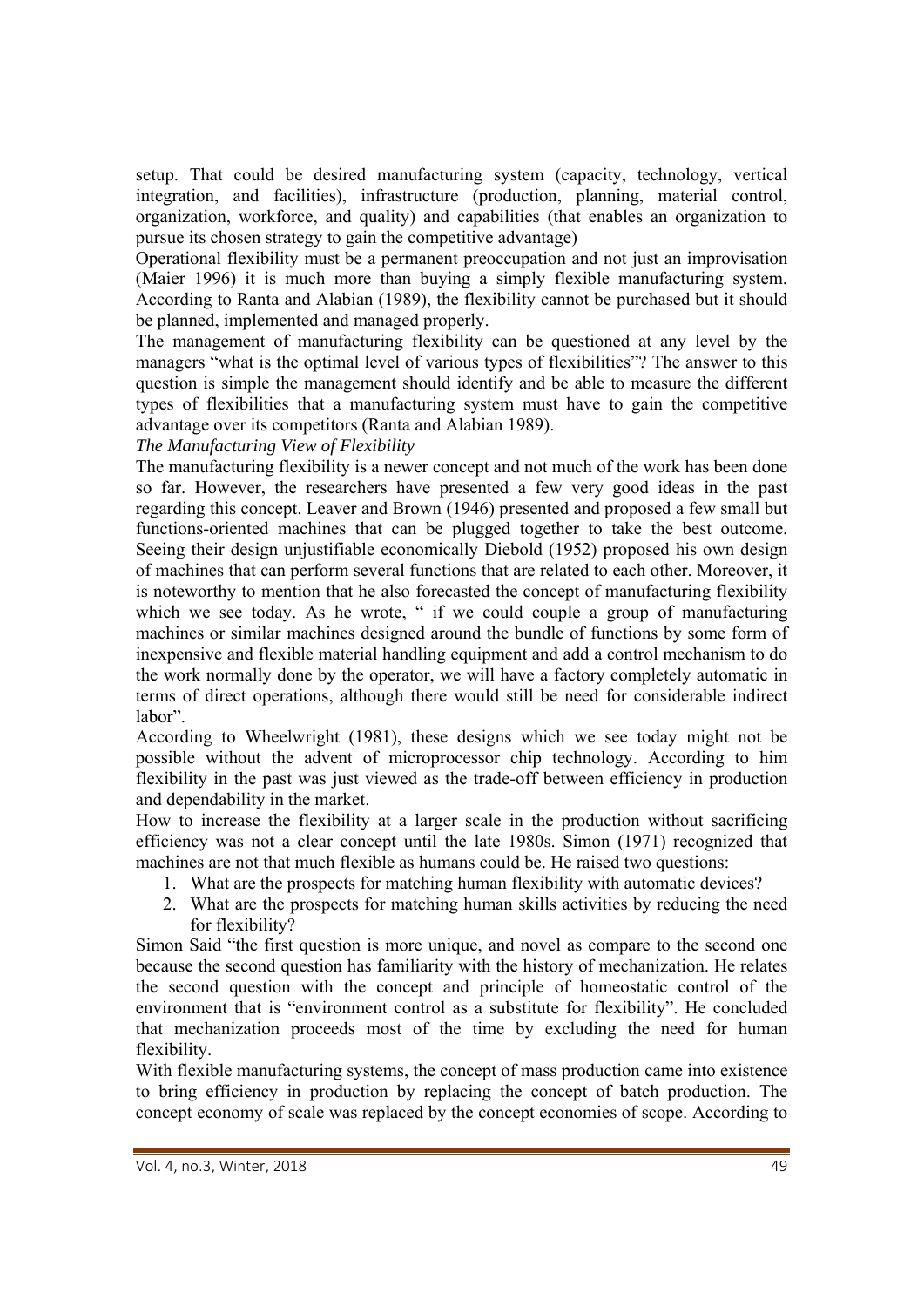which through the reduction in setup cost and time required for switching from the production of one product to the production of another product the efficiency of mid variety and mid volume can easily be accomplished.

#### **Manufacturing Flexibility Frameworks**

There are many frameworks through which different flexibility types can be reviewed and discussed. The most famous and classical approach to flexibility frameworks has a bottom-up structure which has three hierarchical flexibility levels.

**Basic**: It is a flexibility of the system components: machines, the material handling units, and the transporting network.

**System**: It is the basic flexibility type at the manufacturing system level; an important type of system flexibility with implications for the supply chain system is routing flexibility.

**Aggregate**: The aggregated attributes of the manufacturing system technology enabling it to cope with the variety of changes and needs at the strategic level.

*Figure 1: Manufacturing Flexibility dimensions* 



Vol. 4, no.3, Winter, 2018 50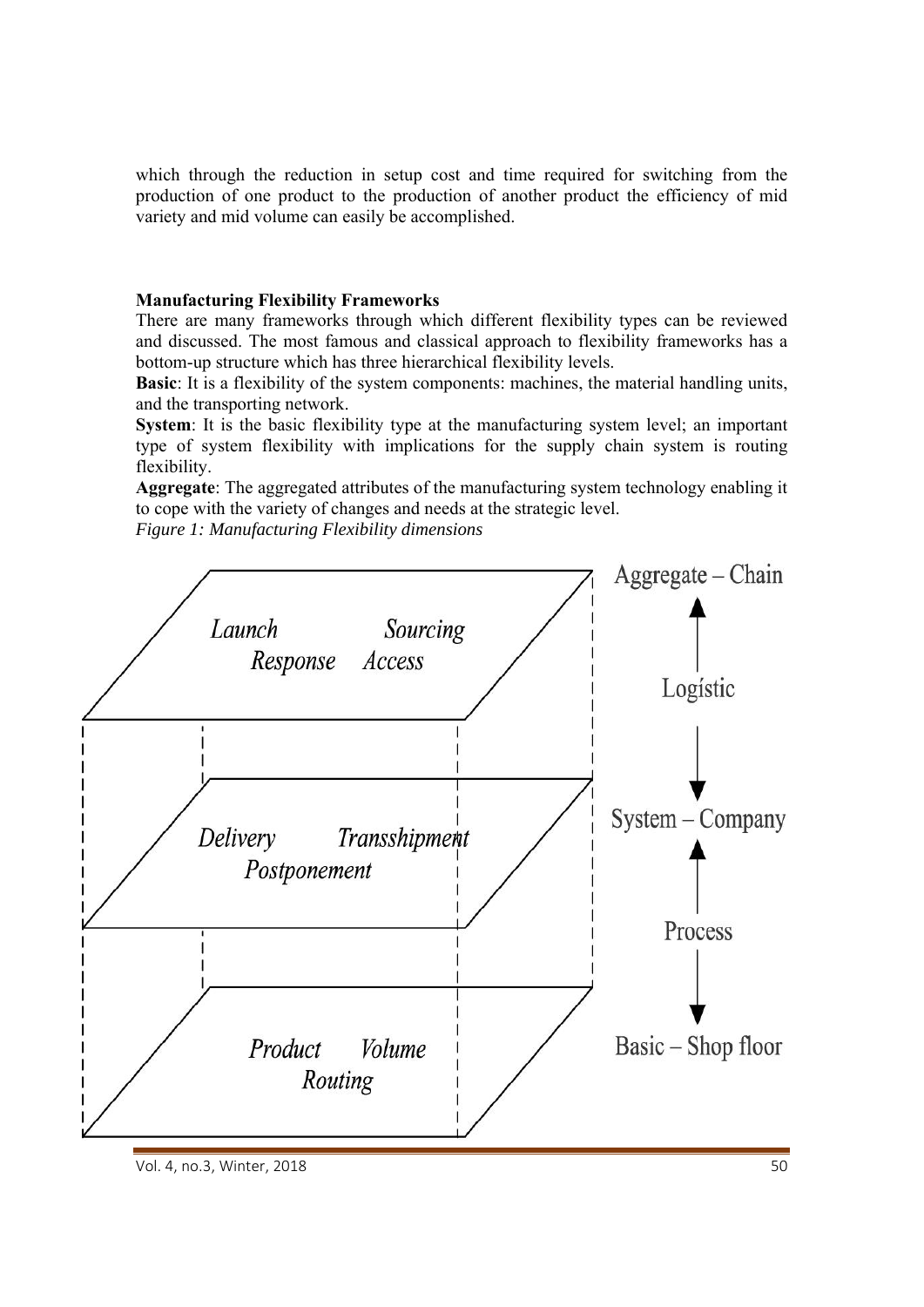*(Source: Sánchez & Pérez 2005, p. 685)* 

## **Other Factors Causing Flexibility Needs**

The requirement of change can be linked with variations or uncertainty. It can either be generated inside or outside of a system. Chen and Adam (1991), divide the causes for flexibility needs into two groups: environmental uncertainties about company's marketing or uncertainties regarding manufacturing process. *Figure 2: Factors causing flexibility needs* 





#### **Market Related Factors**

Vol. 4, no.3, Winter, 2018  **51**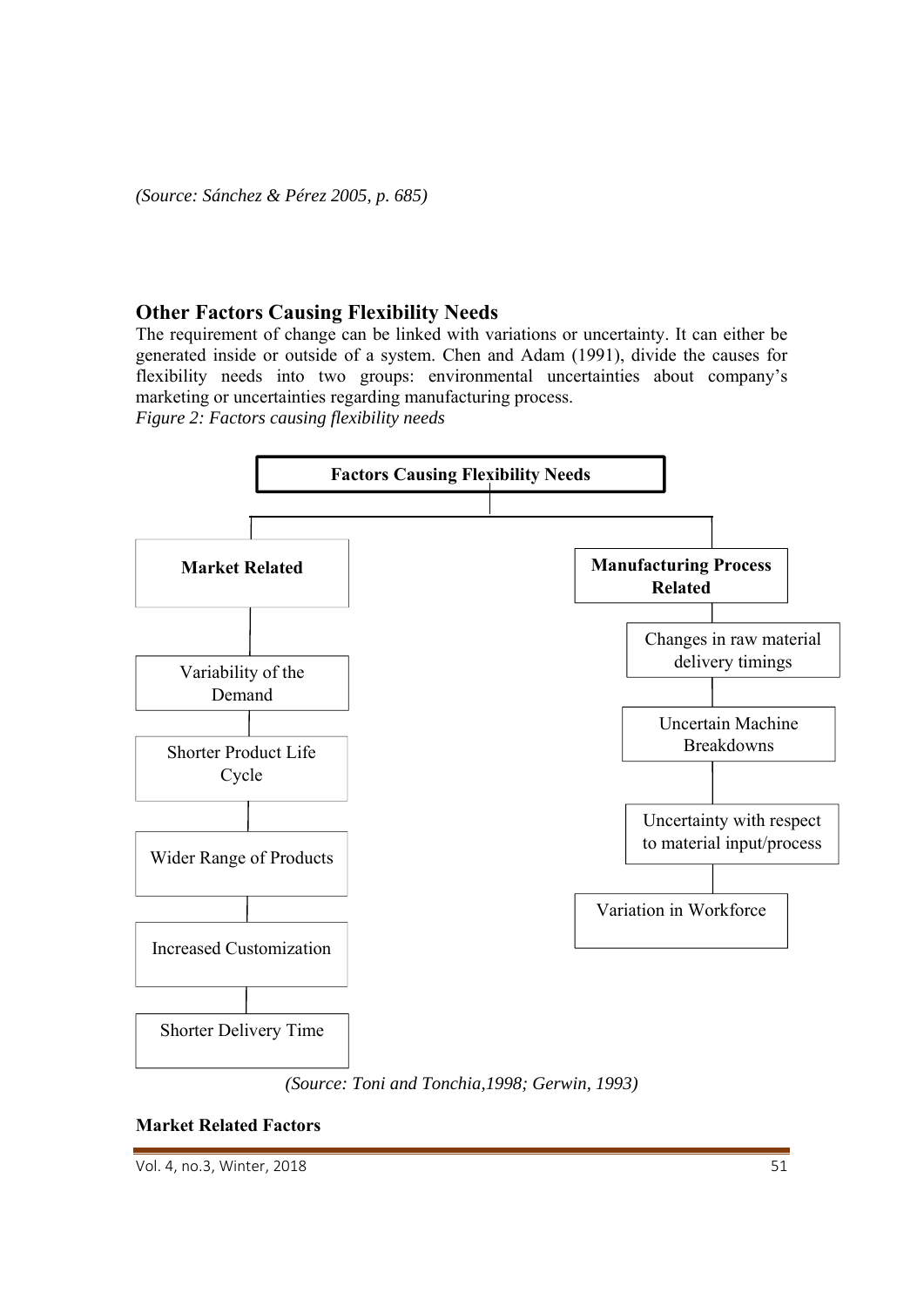Chen and Adam (1991) presented three different sources of flexibility needs from a marketing perspective. Diversification of products, Shorter product life cycle and Demands variations from the buyer's perspective. De Toni and Tonchia (1998) presented an extended list of factors which include demand marketing flexibility, Demand variations, Shorter product life cycles, Shorter technologies life cycles, Wider product range, Increased customization and Shorter delivery times.

## **Manufacturing Process Related Factors**

From a manufacturing point of view, Chen and Adam (1991) also presented three sources which need flexibility in the organization, Focused manufacturing, Innovation in manufacturing technologies and Unexpected competition. Correa (1994) and Gerwin (1993) have indicated several internal factors requiring flexibility capabilities, Uncertain machine downtime, Material uncertainty with respect to the standard of process, Uncertain delivery time changes with respect to material, Workforce variations.

## **Conclusion**

The concept of flexibility should be broadened, and it should be studied from the perspective of a production systems. Globalization and liberalization are the important factor for the growing competition and changing demand patterns by the consumers in the marketplace. The firms cannot compete in the market without proper collaboration and trust among the partners in the value chain. Effective management of relationships in value chain management is a necessity to withstand competitive pressures and economic downturns.

The current changes in environment, socio-political, changing demand, logistics, processes, and technology have compelled companies to focus more on flexibility. The old view of focusing more on cost and speed is not enough for the companies to earn profit and survive in the market. The cost and speed solely cannot guarantee the survival of any company in the market because of the availability of alternates available in the market.

## **References**

Chen, F. F. and Adam, E. E. (1991) 'The impact of flexible manufacturing systems on productivity and quality', *IEEE Transactions on Engineering Management*, 38(1), pp. 33–45.

Corrêa, H. L. (1994) *Linking Flexibility, Uncertainty and Variability in Manufacturing Systems: Managing un-planned change in the automative industry*. Avebury.

Cui, A. S., Griffith, D. A. and Cavusgil, S. T. (2005) 'The influence of competitive intensity and market dynamism on knowledge management capabilities of multinational corporation subsidiaries', *Journal of International Marketing*, 13(3), pp. 32–53.

De Toni, A. and Tonchia, S. (1998) 'Manufacturing flexibility: a literature review', *International journal of production research*, 36(6), pp. 1587–1617.

Gerwin, D. (1987) 'An agenda for research on the flexibility of manufacturing processes', *International Journal of Operations & Production Management*, 7(1), pp. 38– 49.

Jaikumar, R. (1986) 'Postindustrial manufacturing', *Harvard Business Review*, 64(6), pp. 69–76.

Kickert, W. J. (1984) 'The magic word flexibility', *International Studies of Management & Organization*, 14(4), pp. 6–31.